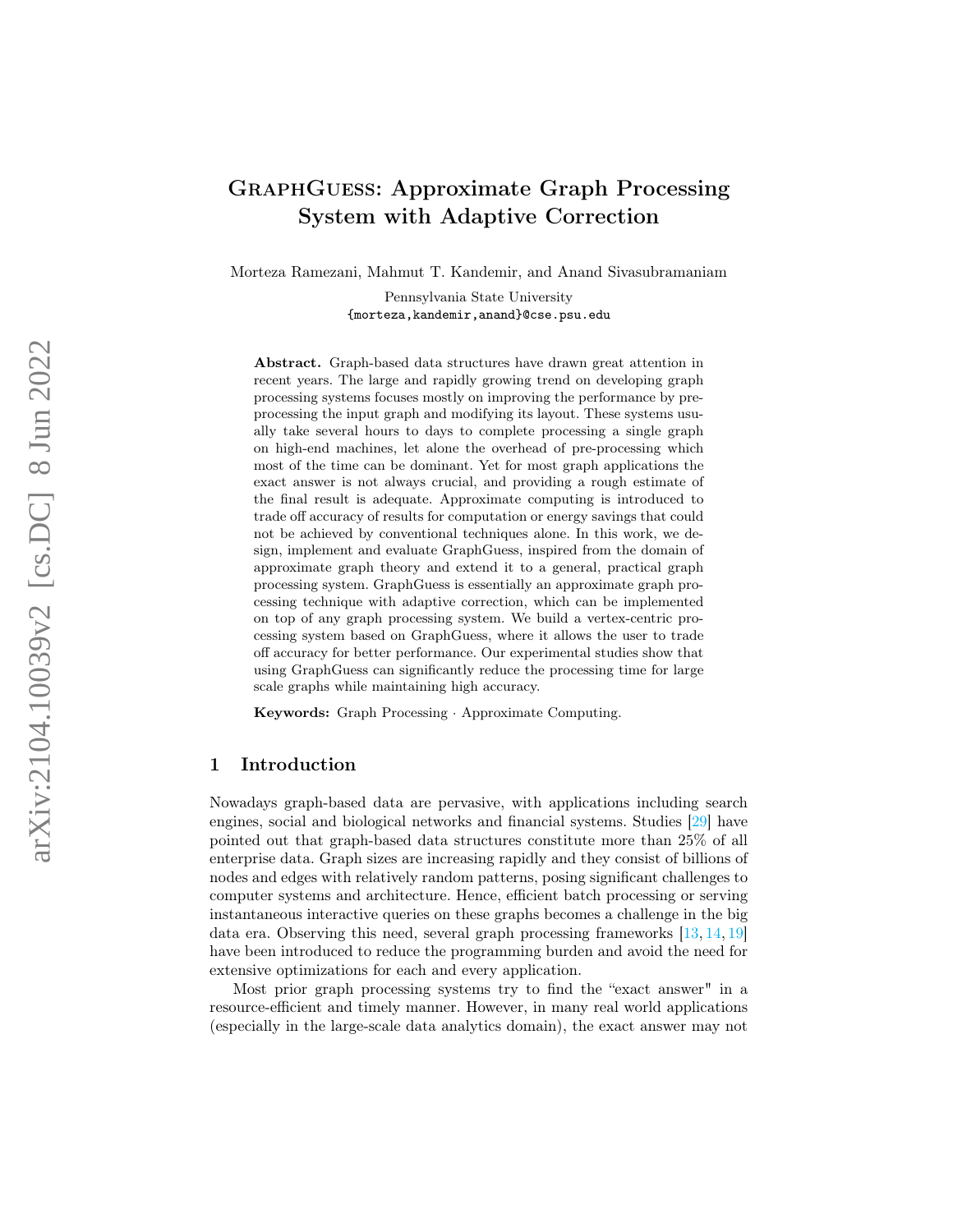be necessary all the time, and one can usually tolerate some amount of error. For example, web search engines are most often interested only in the first few tens or hundreds of pages of what users are looking for, disregarding the rest [\[16,](#page-15-2)[17\]](#page-15-3). Also, in a financial security application where the goal is to find fraudulent activity patterns, it is good enough to just capture a rough estimate of the number of times the pattern occurs [\[9\]](#page-14-2). Such characteristics of many modern graph applications can allow the system to trade off accuracy for execution efficiency. Motivated by this, in this paper, we pursue approximate computing techniques for a spectrum of graph applications where we strive to provide faster and more efficient output with high quality results.

The fundamental question in approximation is the relationship between the amount of data processed and the associated accuracy of the final results. Based on this relationship, typically, the solutions either run the algorithm on a portion of data (sampling) or run a part of the algorithm (task skipping, interpolation) on the entire data, to achieve a reasonable approximation of what actual results would be. Unlike the other types of data structures, the randomness of graphs makes it difficult to exploit specific properties in the data that may help isolate them for conventional sampling and/or subsetting of the processing.

While the system side of graph processing community has been focusing on running the exact algorithms  $[6,13-15]$  $[6,13-15]$  $[6,13-15]$ , the theoretical side has come up with a large body of graph approximation techniques, which try to provide a mathematical bound for the solution. Yet such approaches can impose a huge burden on the programmer to design and implement new and complex graph algorithms. There exist few prior works aiming at practical aspects when approximating graph application executions  $[4,8-10,24]$  $[4,8-10,24]$  $[4,8-10,24]$  $[4,8-10,24]$ . However, such existing approaches not only rely on offline preprocessing, which imposes a huge overhead and is unfeasible in many cases where the graph structure changes rapidly, but also are not general and mainly target a limited type of applications.

Motivated by these limitations of prior approaches and ever-growing importance of graph applications, in this work, we propose GraphGuess, a run-time adaptive approximation model for graph processing systems which: (i) requires minimal preprocessing and change to the original graph and applications to figure out what data to include in the computation; (ii) adapts dynamically to the graph structure and application at hand; (iii) preserves characteristics of the original graph and increases the output accuracy; and (iv) significantly reduces the volume of computation performed compared to the exact graph computation. Although our evaluations are confined to static graphs in this paper, GraphGuess is certainly applicable to dynamic graphs as well.

# <span id="page-1-0"></span>2 Graph Processing Systems

# 2.1 Think Like a Vertex

Traditionally, processing a large graph required significant developer efforts to design and implement an optimized version of the algorithm. Upon increasing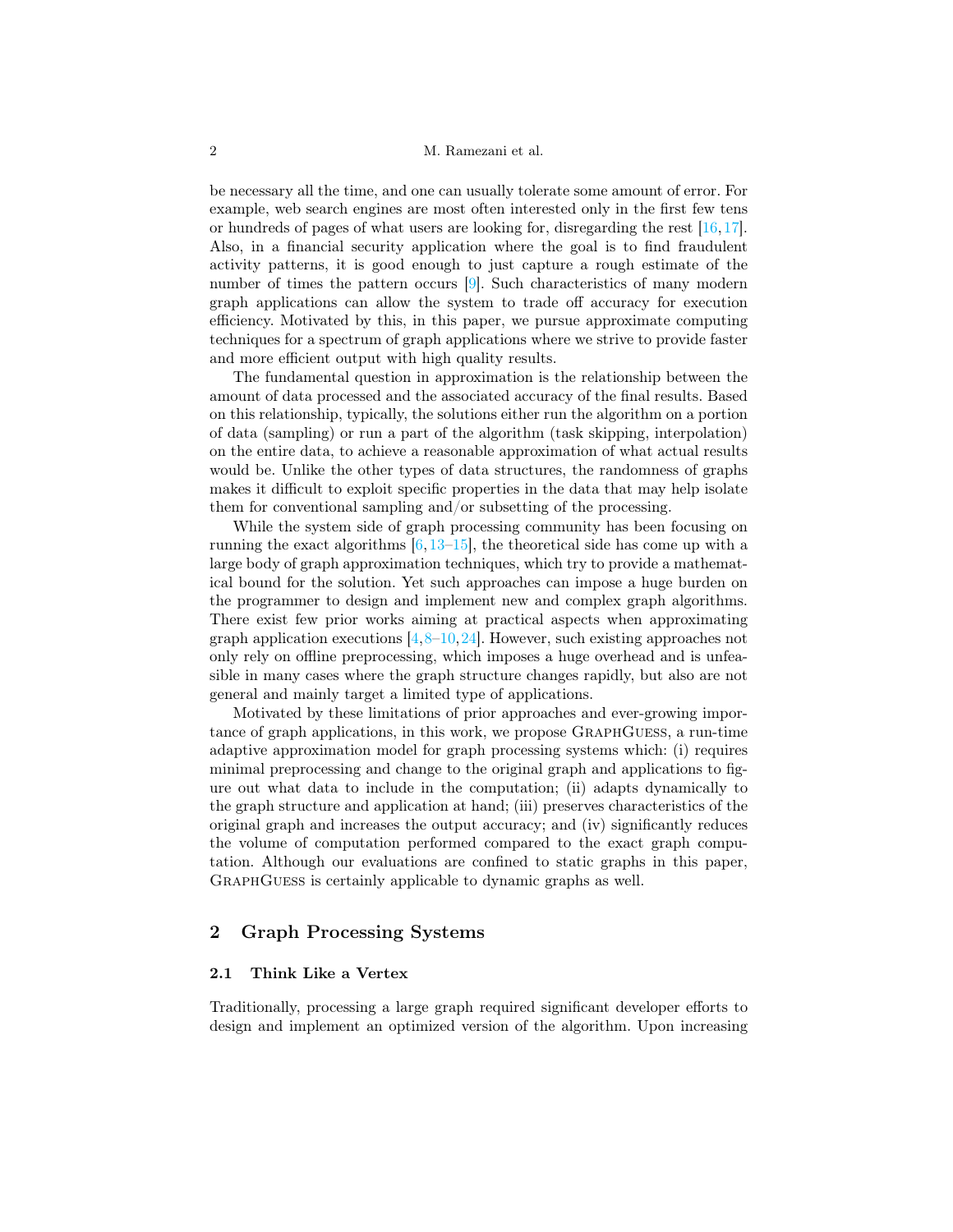interest in the applications with underlying graph-based data structures, this task has become increasingly more challenging and inefficient. Several generalpurpose graph processing frameworks have been introduced and evaluated in recent years to improve the programmability of graph applications, focuses mainly on performance and/or scalability. These frameworks include, but not limited to, vertex-centric [\[6,](#page-14-3)[14,](#page-14-1)[15\]](#page-15-4), edge-centric [\[22\]](#page-15-6), data-centric [\[20\]](#page-15-7), matrix operation based  $[28]$  and task based  $[12]$ . Among all these models, the idea of "*think like* a vertex" or vertex-centric programming model has seen significant interest and widespread deployment in recent works  $[7, 13, 14]$  $[7, 13, 14]$  $[7, 13, 14]$  $[7, 13, 14]$  $[7, 13, 14]$ , and is our model of choice.

Vertex-centric model is an iterative approach that executes a so-called vertex program that includes one or more user-defined functions  $(udf)$  for each vertex in every iteration. To eliminate the overhead of unnecessary computations in vertices that have not seen any

<span id="page-2-0"></span>

| <b>Algorithm 1</b> An example of vertex-centric algo- |                                             |  |  |  |  |  |  |
|-------------------------------------------------------|---------------------------------------------|--|--|--|--|--|--|
|                                                       | rithm with Gather-Apply-Scatter (GAS) model |  |  |  |  |  |  |
|                                                       | 1: for each Vertex $v$ do                   |  |  |  |  |  |  |
| 2:                                                    | for each incoming Edge e do                 |  |  |  |  |  |  |
| 3:                                                    | $new\_property \leftarrow GATHER(e)$        |  |  |  |  |  |  |
| 4:                                                    | property $\leftarrow$ APPLY (new_property)  |  |  |  |  |  |  |
| 5:                                                    | for each outgoing Edge e do                 |  |  |  |  |  |  |
| 6:                                                    | $S_{CATTER}$ $(e)$                          |  |  |  |  |  |  |
|                                                       |                                             |  |  |  |  |  |  |

updates, the concept of active vertices is employed, where a list of vertices is maintained to keep the vertices that have received an update in the previous iteration for sub-setting the processing (i.e., reducing its scope in the next iteration). Gather-Apply-Scatter (GAS) [\[14\]](#page-14-1) is one of the widely used vertex-centric models, which consists of three main phases that are executed in each iteration. First, in the Gather phase, a vertex reads from all incoming edges and reduces them to a single value. Next, in the Apply phase, a vertex uses the reduced value to compute its own property. Lastly, in the Scatter phase, each vertex propagates its new value over all out-going edges. A sample program in a vertex-centric model is shown in Algorithm [1.](#page-2-0)

#### 2.2 Preprocessing the Graph

While vertex-centric models provide ease of programming, their performance can still throttle as the graph size increases. However, due to the random nature of the graph, as the number of edges increases, the system suffers from poor spatial locality when accessing the vertex properties. Also, a processed (destination) vertex is unlikely to be processed again before most of the other vertices (low temporal locality). Hence, the system performance still suffers from an underperforming cache, and cannot benefit from any known prefetching techniques [\[2\]](#page-14-9). Finally, real world graphs are known to follow the power-law distribution and have skewed degree nodes, which makes synchronization in shared-memory systems problematic [\[5\]](#page-14-10). As a result, many existing frameworks focus on optimizing the data layout, by preprocessing the graph and reordering the vertices and/or edges. Preprocessing the graph can improve the locality of the input and increase the performance at run time. However, altering and rewriting the original graph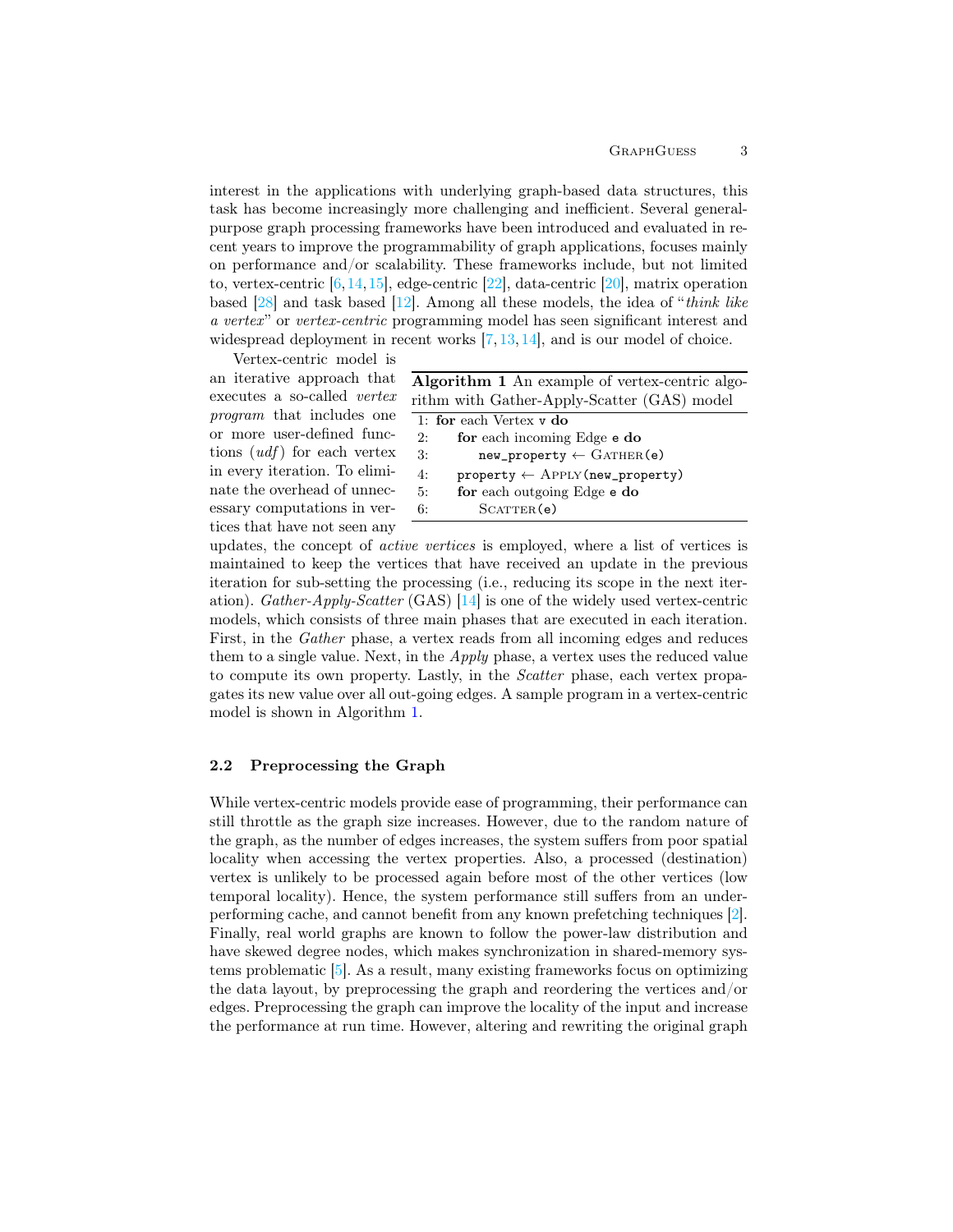requires several iterations over the entire graph, which may exceed the actual running time of the application itself, making these methods impractical [\[18\]](#page-15-9).

#### 2.3 Approximate Analysis

Approximate computing has gained much popularity in big data processing systems in recent years. Several techniques are used to run the application approximately including, running the application on a smaller portion of the dataset ("sampling") or running the program partially on the entire data ("task skipping"). Note that, in either case, there is an underlying assumption that data are independent and the accuracy will improve (linearly) with more data or more tasks processed. The same holds true for the area of hardware-based approximation [\[11\]](#page-14-11) as well, where data representation is approximated (e.g., via quantization) in favor of performance, bandwidth, storage, or power gains.

Reducing the size of the input graph or skipping part of the process are promising solutions for certain problems in graph processing. However, unlike other types of data structures, there is a dependency between data elements (vertices) in the graph, where an error in a single vertex (as a result of approximation, for example) can propagate to the entire application. There have been several works in the theory community on graph approximation algorithms  $[1,3]$  $[1,3]$ , [17,](#page-15-3) [21,](#page-15-10) [27\]](#page-15-11). In most cases, the proposed approximation algorithms are variants of the corresponding original algorithms, with proper changes to re-

<span id="page-3-0"></span>

<span id="page-3-1"></span>Fig. 1. (a) Sparsifying with uniform sampling with  $\sigma = 0.5$ . (b) Example of Dumbbell, where random uniform sampling may end up not choosing e.

duce their running times, while bounding the error through randomization. However, since such approaches are very "algorithm-specific", they are not readily applicable in existing general graph processing systems that are used today to run a wide variety of applications.

Generating a smaller graph or graph summarization techniques are introduced to speed up graph processing. Among these methods, sampling, similar to approximate analysis, is one key idea in theoretical graph approximation, commonly referred to as graph sparsification. In this approach, a set of edges (or vertices) are selected randomly from the original graph, to reduce the amount required processing. A parameter determines the degree of sparsification, and the accuracy of the result depends on this parameter. An example of random uniform sampling is illustrated in Figure  $1(a)$ . Apart from sparsification, other graph summarization techniques such as graph sketching [\[23\]](#page-15-12) and graph compression [\[4,](#page-14-4)[25\]](#page-15-13) have been proposed in recent years. In addition, a few graph approximation frameworks have been developed to alleviate the performance bot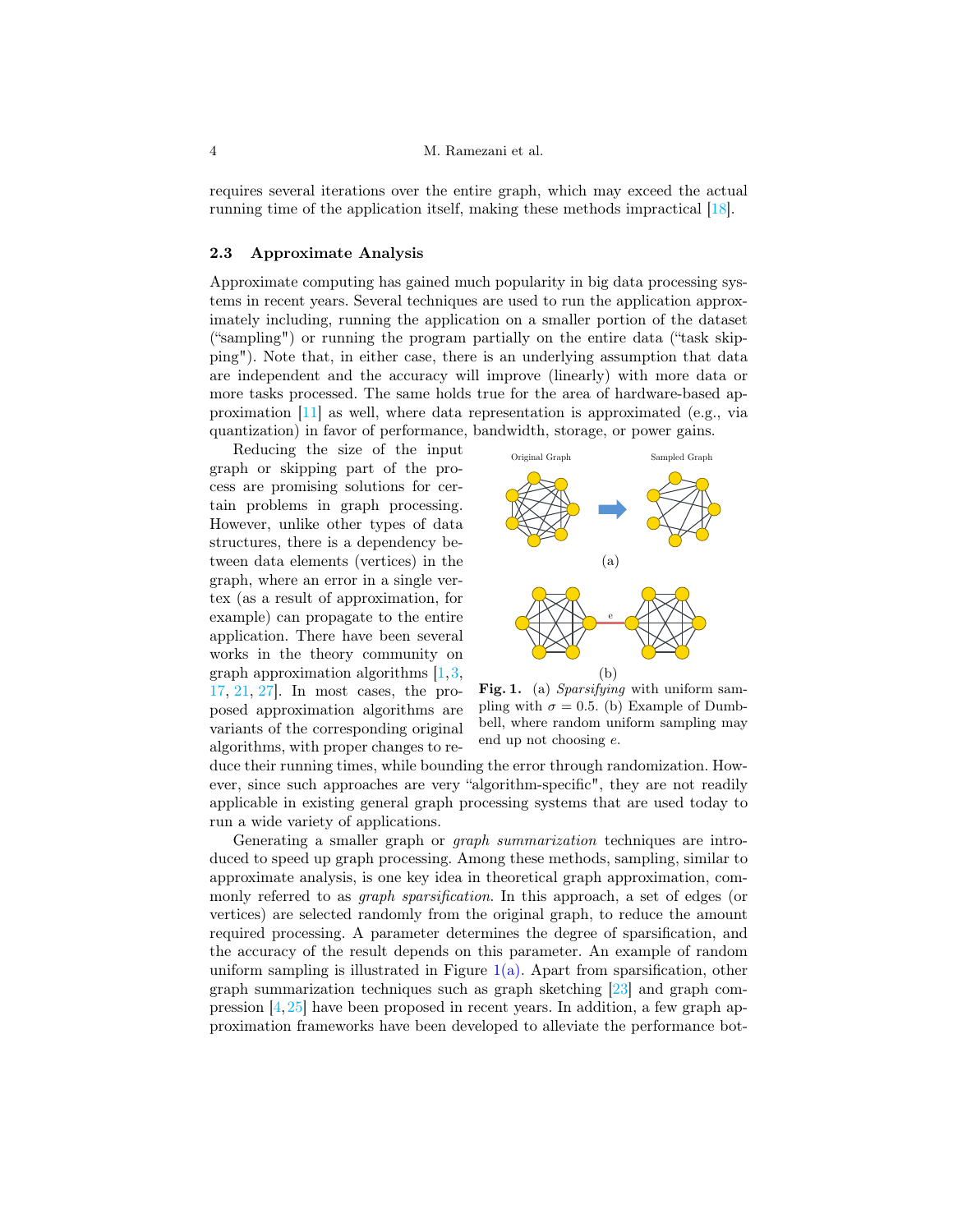tleneck of large graph processing [\[9,](#page-14-2)[10,](#page-14-6)[24\]](#page-15-5). Shang et al. [\[24\]](#page-15-5) propose an automatic approximation for graph computing, which targets compiler-level optimization rather than runtime system optimization. ASAP [\[9\]](#page-14-2) targets approximate graph pattern mining (finding pattern in graphs). More recently, V-Combiner [\[8\]](#page-14-5) is proposed with a similar goal as graph sketching techniques. V-Combiner consists of an initial step to create an approximate graph with fewer vertices (and edges) and a delta graph to use during the recovery phase in order to compute the output for missing vertices. Similar to the previous methods, this technique depends on building a couple of new graphs, which means a large memory burden in addition to the preprocessing overhead.

#### <span id="page-4-1"></span>2.4 When Graph Approximation Fails

While sparsification reduces the graph size, the reduced graph may not necessarily preserve all essential properties of the original graph which are critical for the target application. One such problem can be seen in Figure  $1(b)$ , which is referred to as the "dumbbell graph". In this case, uniform sampling can omit edge e which attaches the two parts of the graph, leading to serious errors in the algorithms that rely on this edge (e.g., graph connectivity). To make sure that edge  $e$  is chosen, one may need to sample several times, which is usually quite inefficient and makes random uniform sampling error prone. Spielman et. al. [\[27\]](#page-15-11) proposed a sparsification technique based on the degree of the nodes. However, this method may also fail in some scenarios [\[26\]](#page-15-14).



<span id="page-4-0"></span>Fig. 2. General timeline of executing a program on graph processing systems.

To solve the problem of leaving out very important edges when sampling, Spielman et. al. [\[26\]](#page-15-14) use importance for edges or "effective resistance" that is taken into account when sparsifying the graph. In a graph, the effective resistance of an edge  $e$  is equal to the probability that the edge  $e$  appears in a random spanning tree. Although a quite powerful metric, computing effective resistance for all edges in a given large graph can introduce excessive overheads at preprocessing time [\[8,](#page-14-5) [27\]](#page-15-11).

In Figure [2,](#page-4-0) we show the timeline of running several graph approximation techniques for an algorithm on a relatively large graph (we scale the figure for better presentation). Clearly, graph summarization and V-Combiner are still suffering from the same type of problem, where the additional overhead is justifiable if the algorithm runs for a large number of iterations. In this paper,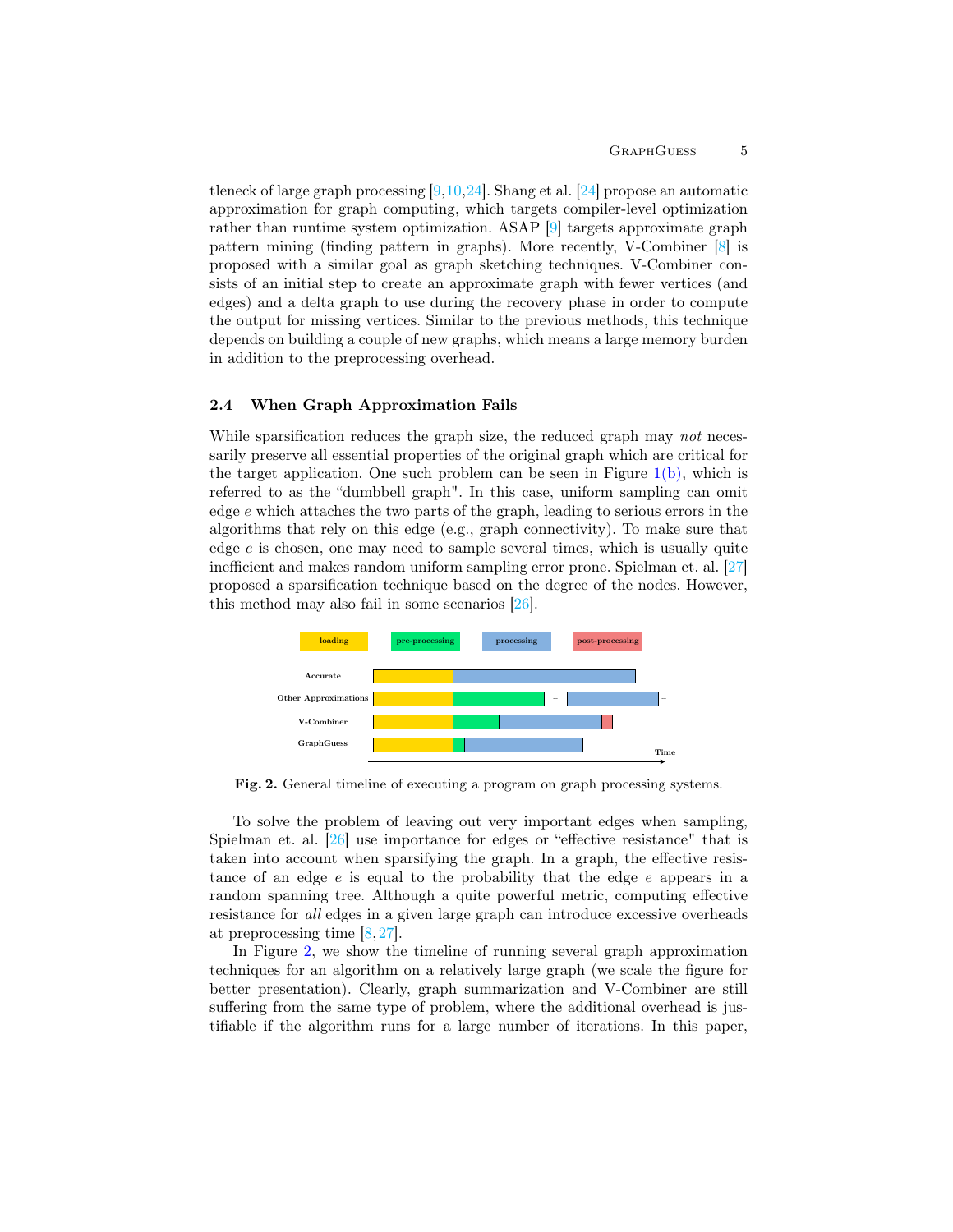inspired by the existing works in graph theory, we introduce GraphGuess, which requires minimal preprocessing, with no need for a new graph. The performance benefits of GraphGuess come mainly from reduced number of edges, which has been shown as a main factor in slowing down the graph processing systems  $[8-10, 24]$  $[8-10, 24]$  $[8-10, 24]$  $[8-10, 24]$ , while its higher accuracy is due to adaptive correction. Furthermore, GraphGuess provides flexibility that allows integration with all types of graph algorithms and requires minimal changes to the front-end applications.

# 3 GraphGuess

#### 3.1 Programming Model

The programming model used in GraphGuess is closely similar to that in the vertex-centric model discussed earlier in Section [2.](#page-1-0) Such a design makes our framework significantly easier to adapt to the existing applications. Here, for the sake of simplicity, we use pull-based vertex-centric model. Note however that GraphGuess is not limited to any specific underlying model and can be easily adapted to the others. The functions defined in the GraphGuess programming interface and their descriptions are provided below, alongside an example of PageRank implementation using this interface shown in Algorithm [2.](#page-6-0)

- GG-Gather: Gathers property from incoming edges in each iteration and computes a local function. The red line here is the minimal change required in user-program introduced by GraphGuess.
- GG-Apply: Applies the newly calculated property to a given vertex.
- GG-VStatus: Checks the convergence criteria based on the old and new values and activate the vertex.

#### 3.2 Tracking the Edge Influence

<span id="page-5-0"></span>

<span id="page-5-1"></span>Fig. 3. The edge influence for 3 iterations on (a) PageRank and (b) SSSP

To avoid the high preprocessing overheads, GraphGuess tries to find the importance of edges dynamically at runtime using the concept of edge influence. In each iteration, the calculations at a given vertex are impacted by the "influence" of the edges, i.e., a function of the property of other end vertices. If one could track this importance (edge influence), it would be possible to dynamically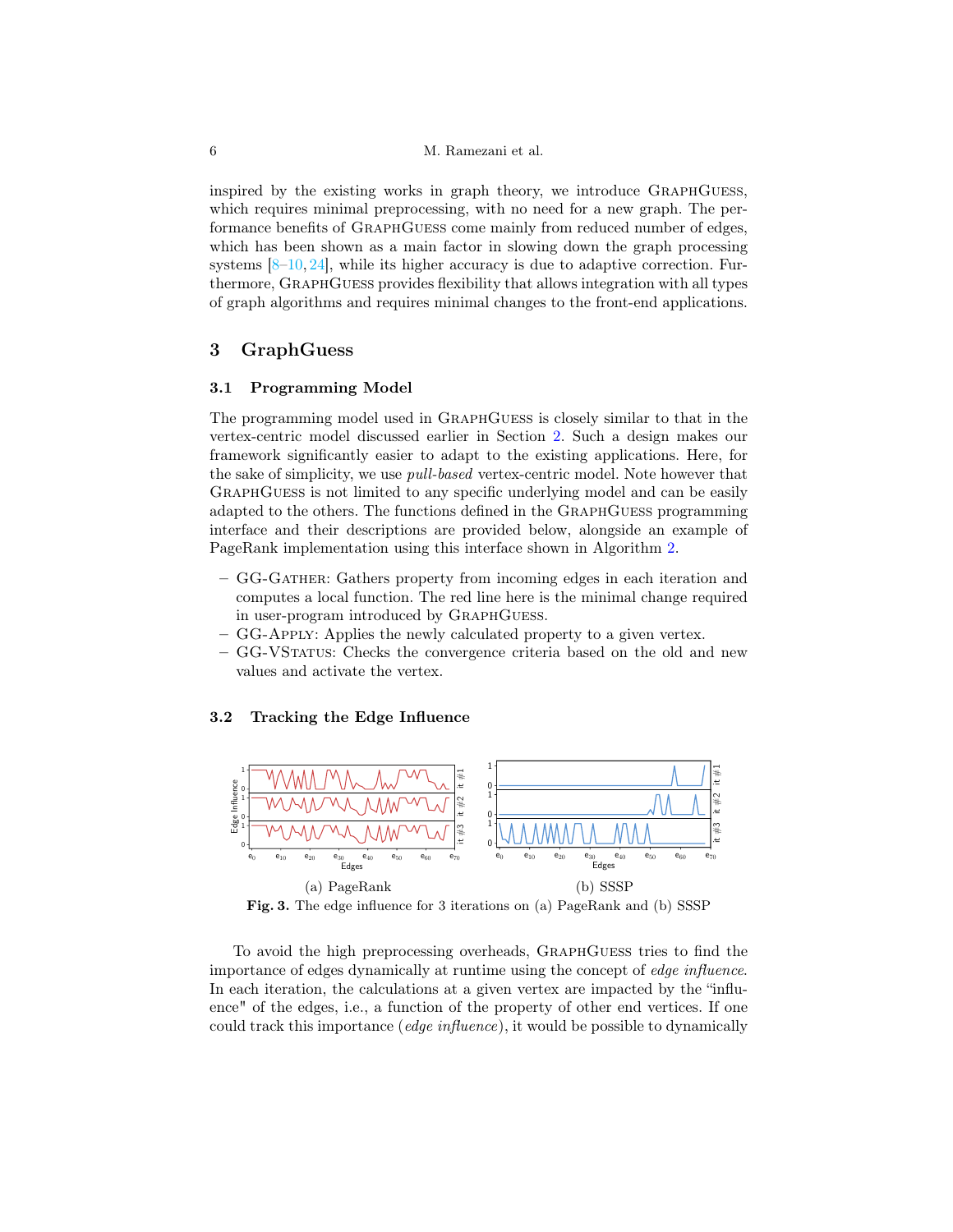```
Algorithm 2 PageRank using GraphGuess API
 1: procedure GG-GATHER(vertex u, vertex v)2: old_value \leftarrow u.property
 3: \quad \quad \text{u.preporty} \leftarrow \frac{\text{v.property}}{\text{v.degree}} + \text{u.property}4: return u.property - old_value \triangleright Return the Edge Influence
 5: procedure gg-apply(vertex u, value property)
 6: u.old_property \leftarrow u.property
 7: u.property \leftarrow \frac{(1-d)}{N} + d \times property
 8: procedure GG-VSTATUS(vertex u)
 9: if |u \text{ .old\_property} - u \text{ .property}| > \epsilon then u.active \leftarrow True
10: else u.active \leftarrow False
11: procedure GG-ESTATUS(edge e, value influence, value threshold)
12: if influence > threshold then e.active \leftarrow True
13: else e.active \leftarrow False
```
figure out whether that edge should continue to be used in subsequent iterations as well. This is also a natural way to exploit user-defined functions that get computed at each vertex, rather than artificially try to identify the importance of the edges offline. In other words, regardless of the type of the algorithm (distance, value propagation, etc.) GraphGuess would be able to automatically extract the *edge influence* information. To achieve this flexibility, one can slightly modify the GG-Gather() function in the vertex-centric model from Algorithm [2](#page-6-0) to capture the influence of each edge (Line 4). This additional information can be passed through to the main method in the processing system, and be used for the future iterations, details of which will be discussed later in Section [3.3.](#page-7-0)

Figure  $3(a)$  illustrates the *edge influence* for all edges in a small, syntheticallygenerated graph running PageRank algorithm for 3 iterations (one figure for each iteration), using the modified GG-Gather() in Algorithm [2.](#page-6-0) As shown, those edges which provide higher influence would continue to have higher impact in future iterations as well. Thus, one can eliminate the edges that are not contributing significantly to the final result, to reduce the number of processed edges within each iteration. This technique has been previously proposed in the work by McSherry [\[16\]](#page-15-2) as an optimization "solely" for the PageRank algorithm. While PageRank showed a relatively non-changing edge influences across iterations, that may not necessarily be the case in other applications. For instance, Figure  $3(b)$  shows the edge influences for the SSSP algorithm in which not all vertices are active all the time, as it is a traversal algorithm. Consequently, the edge influence values depend not only on their source and destination, but also on the iteration. As mentioned before, the criteria for determining "importance" will itself vary, in general, across applications. As a result, a single criteria may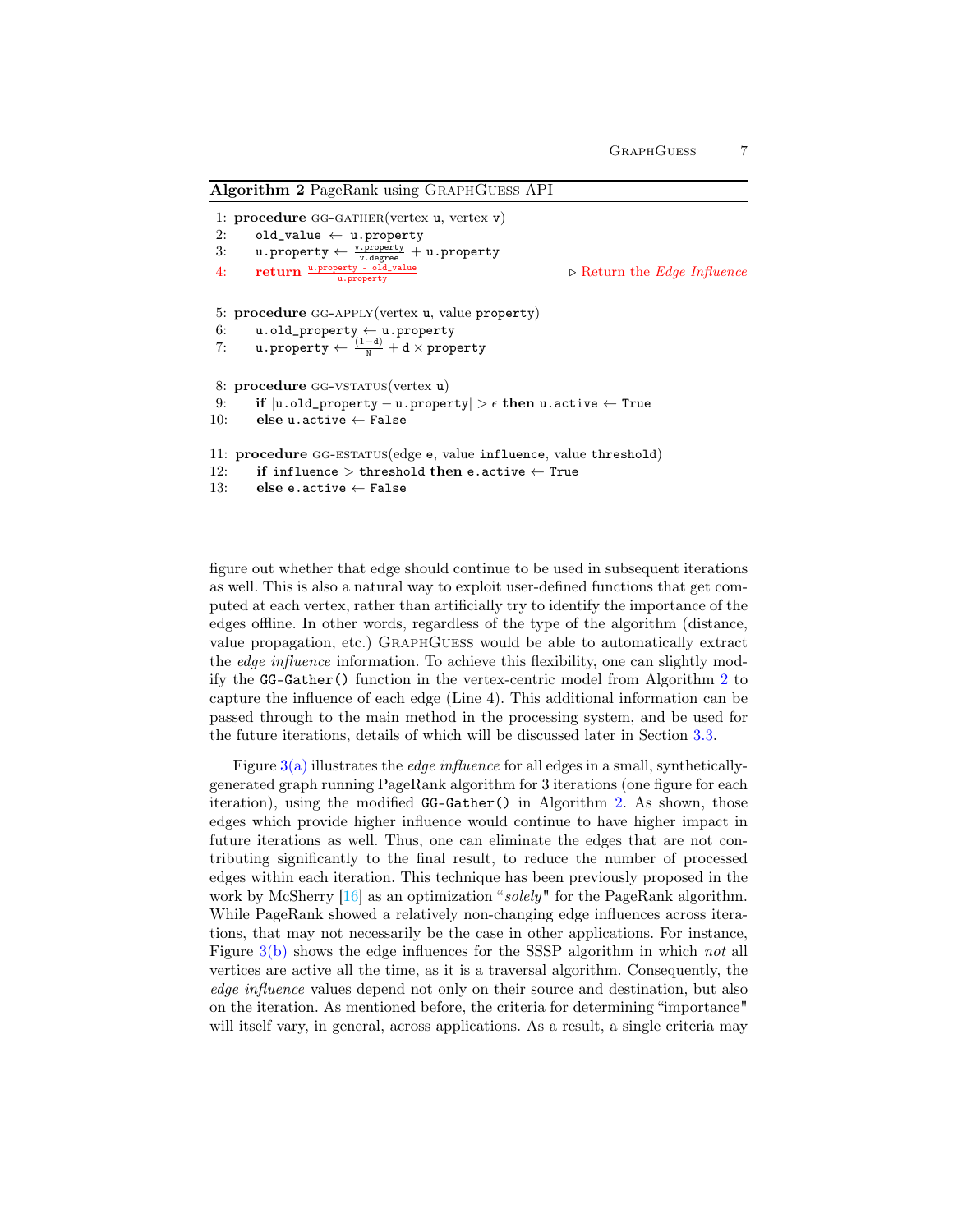#### 8 M. Ramezani et al.

not suffice for tracking edge importance, and it is much more practical to let the user determine the criteria as part of the programming exercise.

# <span id="page-7-0"></span>3.3 Runtime Modes

While the vertex (user) program for GRAPHGUESS requires minor changes, the underlying processing system in GraphGuess, which is completely oblivious to the developers, still needs a few modifications to accommodate the approximate computing capability. One of our main goals in GraphGuess is to avoid any unnecessary preprocessing and building new graphs. Hence, we include a flag for each edge in the graph to determine if the edge is active or not. Next, we define the following two running modes for GraphGuess.

- $-$  **Accurate Mode:** This is the default setting, where each vertex reads data from all incoming edges (regardless of their active flag) and executes the corresponding functions.
- Approximate Mode: Each vertex only reads and processes data from its "active" incoming edges and disregards the rest.

In the *approximate mode*, each vertex deals with fewer edges, thereby reducing the total number of processed edges and less processing time. However, this also means that vertices do not have access to the edge influence values for those inactive edges. To figure out whether those missing edges continue to be immaterial in the computation, we define the concept of a superstep, in which the system switches back to the accurate mode, enabling each vertex to pull information from all its incoming edges.

#### 3.4 Adaptive Correction

In GRAPHGUESS, the system starts in the *approximate mode* where a subset of edges is deactivated, similar to graph sparsification, discussed in Section [2.4.](#page-4-1) A control parameter,  $\sigma$  (sparsification parameter) controls the number of active edges, with a higher value of  $\sigma$  indicating more active edges. We want to emphasize that the overhead of this part is negligible and in fact it can be done while loading the graph into the system. The system continues in the *approximate* mode for  $\alpha$  iterations (approximate window), and then performs a superstep, where it transitions to the *accurate mode* to adaptively correct the initial edges selection. At the end of a *superstep*, GRAPHGUESS can determine and activate new "qualified" edges, based on the computed edge influence and a threshold  $\theta$  (influence threshold). This is done in a user defined function, GG-EStatus(), example of which is shown in Algorithm [2.](#page-6-0) The process continues in the next iteration with all activated edges.

This approach can be seen as a coarse-grain active list technique introduced in the original vertex-centric model. However, here, in addition to activating vertices based on their property change, for each vertex, its edges are activated based on the edge influence computed in the superstep. Furthermore, we drop the edges with minimal influence to reduce the number of processed edges in the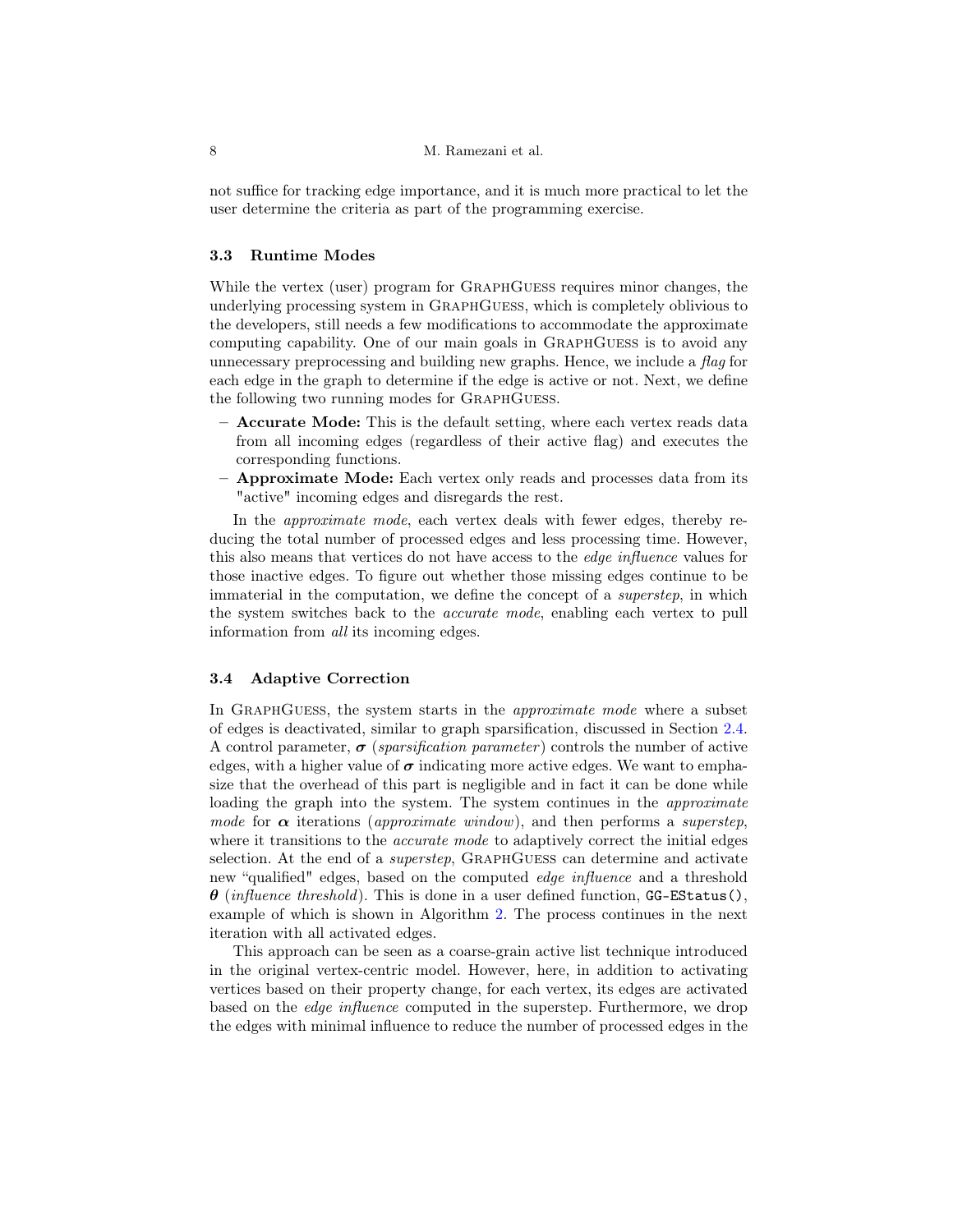system. We only pick the edges that meet the influence threshold  $(\theta)$ , and discard the rest. That is, after performing a superstep, GraphGuess only activates the qualified edges and deactivate the rest, regardless of whether they were active before or not. Figure [4](#page-8-0) illustrates the Vertex Point of View  $(VPV)$  evolution time-line of this approach, by showing the number of edges processed across iterations for a single vertex.

In a large graph, performing a single superstep iteration may not suffice to capture the changes that gradually ripple through the graph. Motivated by this observation, we propose to use periodic supersteps in GraphGuess and control the frequency using the same approximate window pa-



<span id="page-8-0"></span>Fig. 4. Time-line of running GraphGuess

rameter. More specifically,  $\alpha$  controls how long it takes before another superstep should take place, as shown in Figure [4](#page-8-0) 2. Note that, a smaller value of  $\alpha$  means more frequent superstep executions and results in better accuracies; however, it also imposes higher overheads on the system. While one could have different parameters for controlling the first superstep and their recurrence, and vary them through the course of running the algorithm, we find that using the same parameters provides a good enough accuracy-performance trade-off.

# 4 Applications and Error Criteria

#### 4.1 Applications and Datasets

As discussed before, GraphGuess is application domain agnostic and can work with any target application. Most current graph benchmark suites include popular graph algorithms, including graph traversal, property computing, and pattern mining. Based on that and due to limited space, we selected Single Source Shortest Path (SSSP), Weakly Connected Components (WCC) Page Rank (PR), and Belief Propagation (BP). We also chose a wide variety of graph workloads: Wikipedia (WP), LiveJournal (LJ), Twitter (TW) and Friendster (FS).



<span id="page-8-1"></span>Fig. 5. The impact of GraphGuess parameters on the accuracy and speedup of the system running on Wikipedia. The left y-axis shows the accuracy and the right y-axis shows the speedup and the x-axis represents the value of the parameter.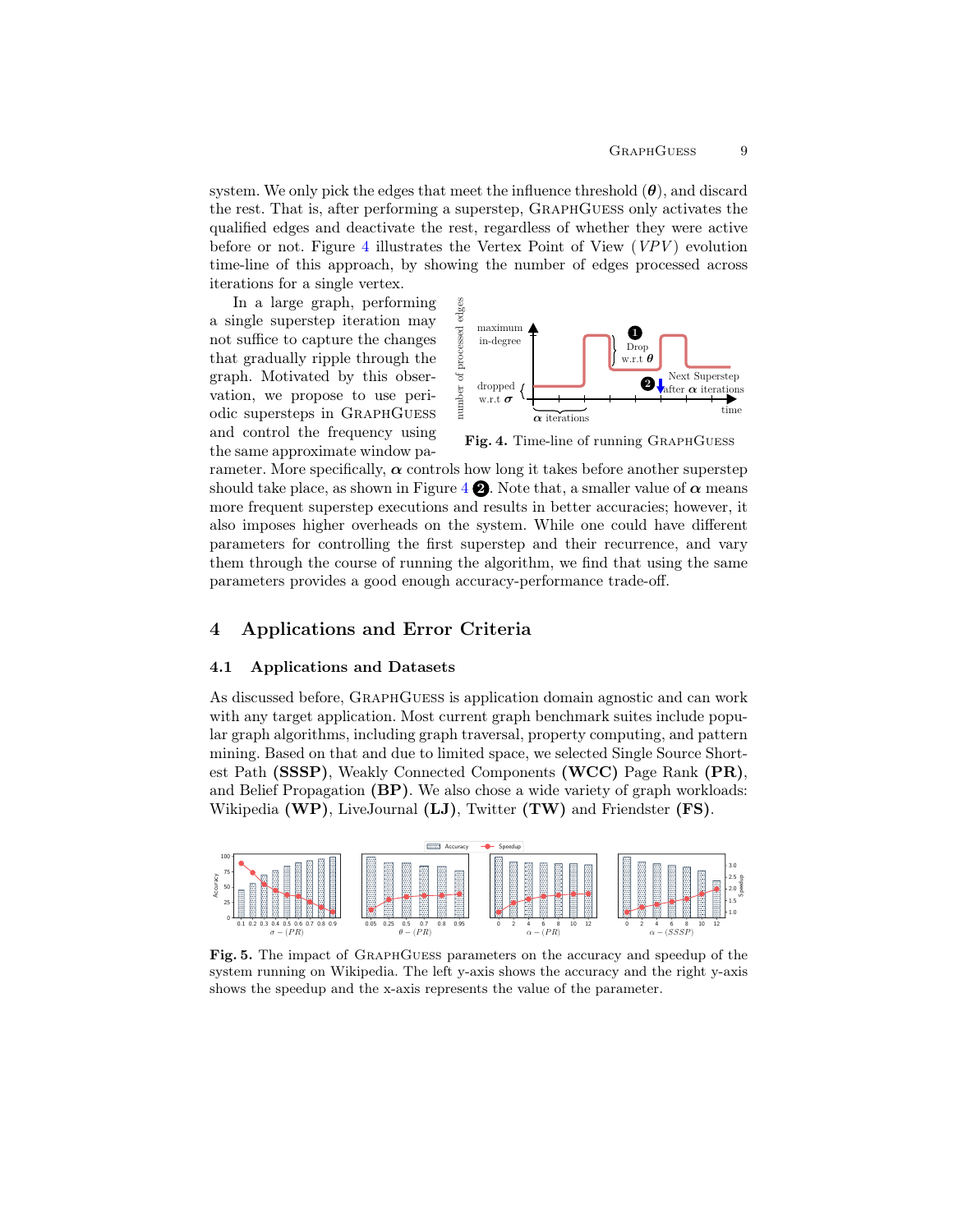#### 4.2 Error Metrics

Unlike non-graph based approximations where determining the error is relatively straightforward, defining error metrics in approximated graph applications is not trivial. Consider PageRank for instance, where the algorithm itself includes a control knob for error (convergence rate), which can also be used for evaluating the approximated output. At the same time, since the intention of PageRank is to relatively rank the pages, absolute values for the rank may not matter too much. Consequently, in the following we explore different evaluation metrics.

• Top-K Error: (used for PR and BP) Similar to [\[17\]](#page-15-3) this metric is defined as the fraction of vertices in the top-k ranks of approximated output that are not in the top-k ranks of the accurate output.

• Relative Error: (used for WCC) The relative error is the ratio of the difference between the accurate and the approximate value to the accurate value.

• Stretch Error: (used SSSP) Borrowed from graph theory, the stretch factor is applicable in most distance-based graph applications and defined as the ratio of the approximated value to the accurate value for each vertex.

For the sake of better representation, in all of our evaluations we use accuracy, ranging from 0% to 100%, which is defined as  $(1 - error) \times 100$ .

# 5 Experimental Evaluations

Implementation and Setup: We implemented GraphGuess on top of a vertex-centric graph processing platform in  $C++$  and parallelized using the shared memory API OpenMP. Note that, in principle, GraphGuess can be integrated into any other graph processing system (including those with a preprocessing mechanism), with minimal changes in the API. We use the accurate execution as the baseline, and measure the speedup and accuracy compared to this baseline. For a fair comparison, we also implemented the user functions for all of our benchmark applications for GraphGuess and all other baselines. In all our experiments, unless otherwise stated, we run the experiment for the same number of iterations five times and report the mean value for the metrics. To determine the effective performance of GraphGuess, we only measure the execution time of processing and pre-processing parts of the application.

#### <span id="page-9-0"></span>5.1 Sensitivity to Control Parameters

To examine the impact of the control parameters on the overall system efficiency and accuracy of GraphGuess, we conduct several experiments and present the results in Figures [5.](#page-8-1) These figures capture the relationship between different values of control parameters (x-axis) and speedup on the right y-axis (red line) and accuracy on the left y-axis (blue bars) compared to the accurate baseline. In each setting, we fix all other control parameters and selectively vary the desired parameter (indicated on the bottom of each figure) to observe its effect. We ran the applications on Wikipedia dataset for a fixed number iterations to get a fair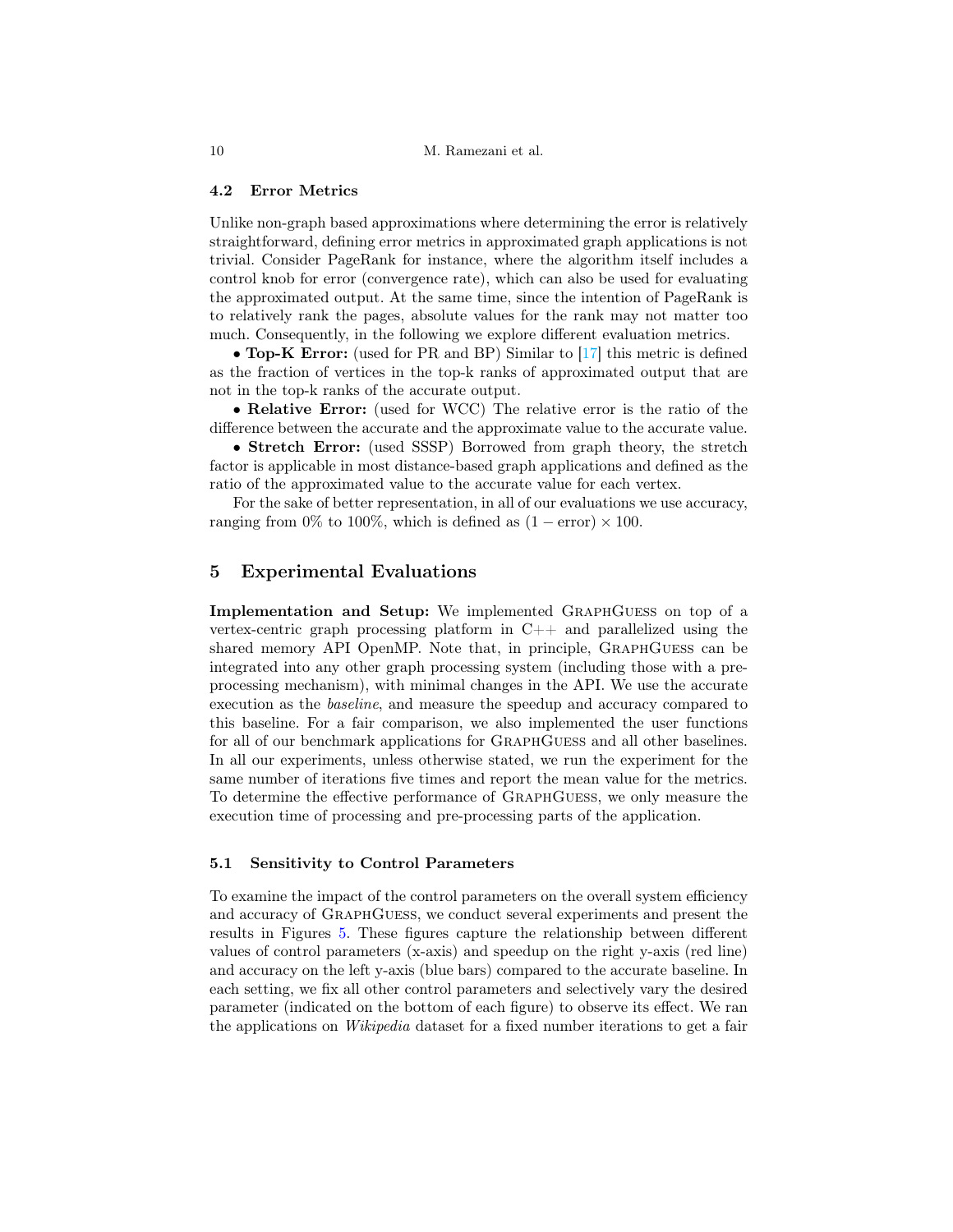comparison. Due to space constraints, we show the results only for PageRank and SSSP in one instance.

Figure  $5(\sigma)$  $5(\sigma)$  plots the speedup-accuracy comparison, for different values of the sparsification parameter  $(\sigma)$ . The value of  $\sigma$  is varied from 0.1 to 0.9 in 0.1 increments, where 0 represents the case where no edge is active and 1 represents the case where all edges are active. Clearly, one can expect better accuracy from the system when  $\sigma$  has a higher value, but at the same time the performance would be degraded. Figure  $5(\sigma)$  $5(\sigma)$  confirms this expectation, and with  $\sigma = 0.1$ the accuracy is about  $40\%$  with speedup up to  $3\times$ , whereas with a higher value  $\sigma = 0.9$ , the accuracy increases significantly while the performance improvement ending up being as good as the accurate mode.

The influence threshold or  $\theta$ , can also affect both accuracy and speedup, as demonstrated in Figure  $5(\theta)$  $5(\theta)$ . More specifically, a lower value of  $\theta$  makes it easier for an edge to get activated – as a result the system processes more edges and achieves higher accuracy. On the other hand, with higher threshold values, the edges are only being activated if they make significant influence at the supersteps, thus, the system in this case *trades off* accuracy for performance. Figure  $5(\theta)$  $5(\theta)$  also reveals that, when  $\theta$  is changed from 0.05 to 0.5 both performance and accuracy change significantly, whereas a change of threshold from 0.5 to 0.8 has a relatively low impact on the performance, while resulting in less accuracy, due to limited number of processed edges.

Figure  $5(\alpha - PR)$  $5(\alpha - PR)$  plots the impact of changing the value of  $\alpha$  (superstep frequency) for the PageRank algorithm. Earlier in Figure  $3(a)$ , we saw that for PageRank, the distribution of edge influence is more or less uniform throughout the execution of the algorithm. As a result, the specific starting point (or frequency) for a superstep does not affect the accuracy in any significant way. It can be seen here that changing  $\alpha$  does not affect the accuracy considerably, compared to the previous results, while doing so can change the speedup. However, this is not always the case, especially when the algorithm traverses the graph and vertices get activated later.

An example of such behavior is in the SSSP algorithm, the results of which are given in Figure  $5(\alpha - SSSP)$  $5(\alpha - SSSP)$ . Previously, Figure [3\(b\)](#page-5-1) showed that, in this application, the edge influences do not follow the same pattern throughout the time; hence, the time at which a superstep is performed matters more than the PageRank case. It can be concluded from this figure that the different values of  $\alpha$  impact both error and performance considerably. In general, to handle all types of application behaviors in GraphGuess, we use the combination of control parameters  $\sigma$ ,  $\theta$ , and  $\alpha$ .



<span id="page-10-0"></span>Fig. 6. Accumulated parameter analysis to determine fair value for control parameters.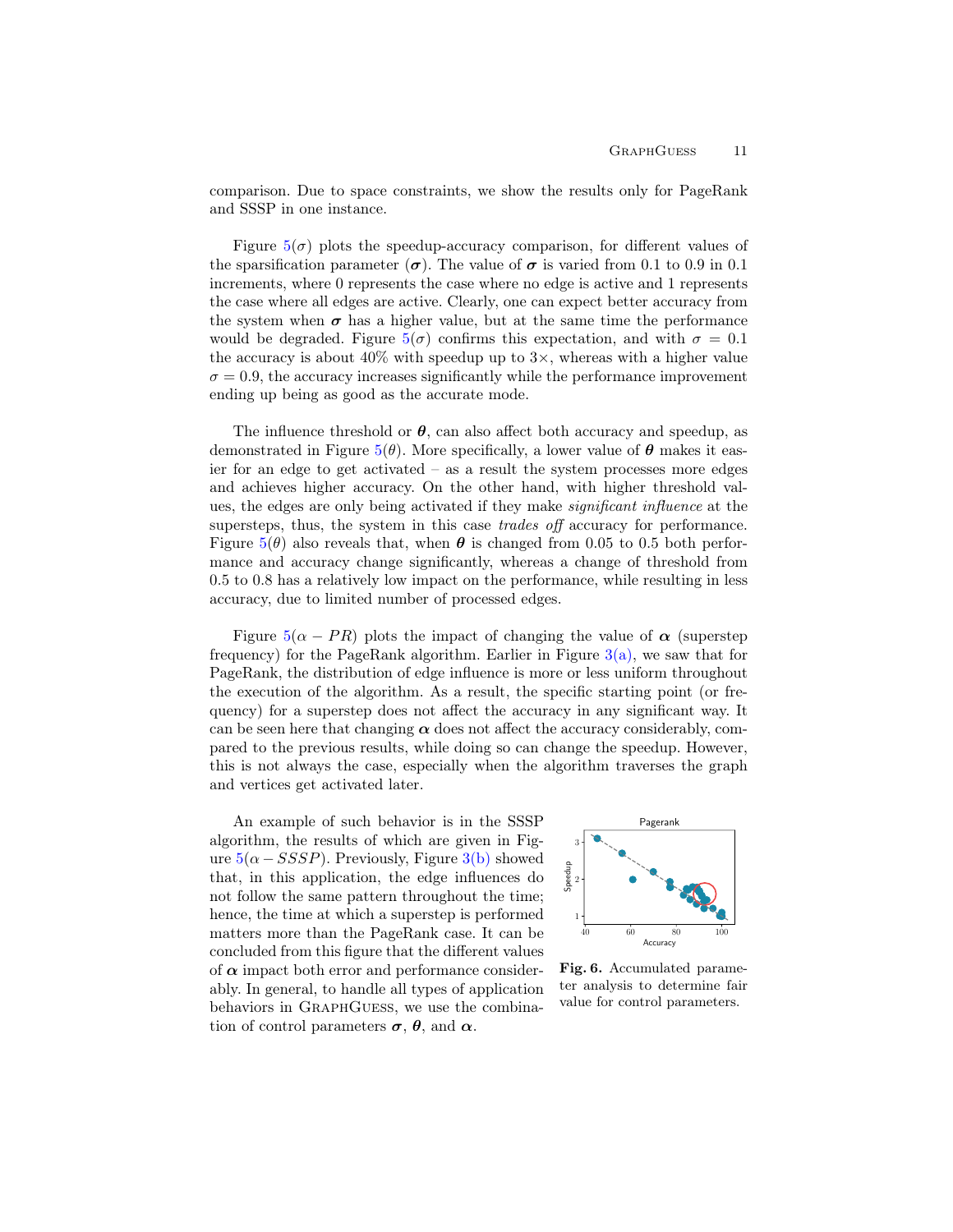12 M. Ramezani et al.



<span id="page-11-0"></span>Fig. 7. Speedup (y-axis) vs accuracy (x-axis) for three different running modes with various control parameters. For better visibility, we combined closer points into larger filled area. The ideal spot is only marked in the first figure and same for all applications/dataset.

#### <span id="page-11-1"></span>5.2 Evaluation of Performance and Accuracy

To select the best parameters for our evaluations we refer to our earlier observation in Section [5.1.](#page-9-0) Figure [6](#page-10-0) demonstrates the accumulated speedup-vs-accuracy for various configurations for PageRank on Wikipedia dataset. To save space, we only show PageRank in this figure, however we can see a similar pattern. Here, the x-axis represents the accuracy and the y-axis shows the speedup over the baseline. We sweep through various values for each control parameter in GRAPHGUESS ( $\sigma$ ,  $\theta$ , and  $\alpha$ ) and report the results as points in these figures. To achieve a reasonable improvement-error ratio (while eliminating the overhead of finding optimal values), we target about  $90\% - 95\%$  accuracy which has been shown to be an acceptable range in several previous graph approximation studies  $[8, 17, 24]$  $[8, 17, 24]$  $[8, 17, 24]$  $[8, 17, 24]$  $[8, 17, 24]$ . Our experimental studies reveal that there exists a set of parameters in GraphGuess that can satisfy this goal (though may not be the ideal setting for either speedup or accuracy for all applications). Therefore, for our experiments discussed below, we selected the parameters within the red circle for all other workloads and applications.

We compare the speedup and accuracy of GRAPHGUESS against a baseline, which is the traditional "accurate" vertex-centric system. In addition, to assess the need for mode switching (between approximate vs accurate) in GraphGuess, we introduce two static schemes which are special cases of GraphGuess. The first scheme is a variant of graph sparsification, referred to as SP henceforth, where the application starts by deactivating the edges based on the parameter  $\sigma$ , and continues processing in this mode until the end. Note that, unlike previous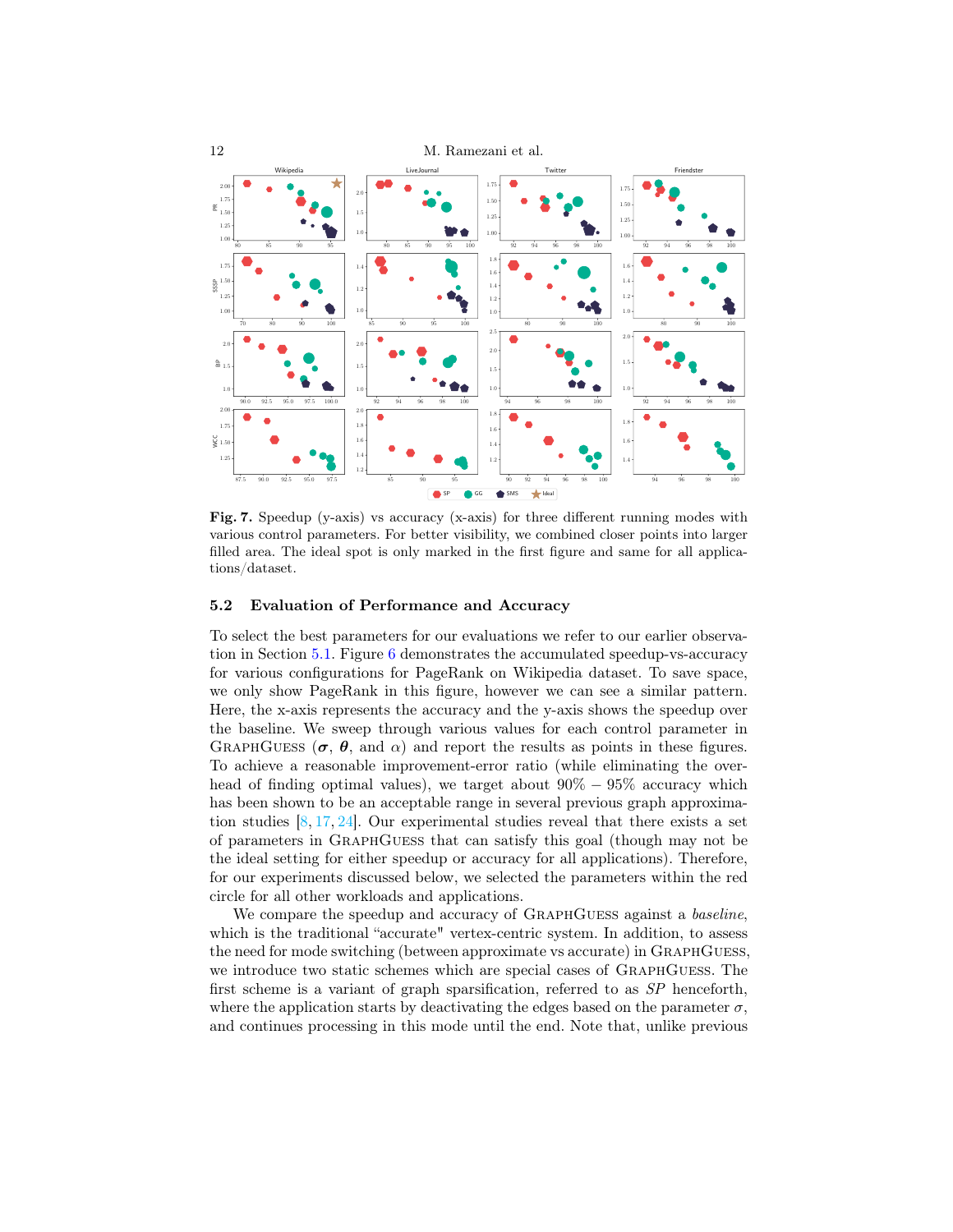studies  $[4, 8]$  $[4, 8]$  $[4, 8]$ , there is no need to build a new graph and we use the underlying GraphGuess framework to process the graph. The second scheme, Static Mode Switch(SMS), uses a *combination* of the approximate and accurate modes. Similar to SP, this scheme starts in approximate mode, however after performing a superstep it stays in the *accurate mode* for the remaining iterations.

Figure [7](#page-11-0) compares the performance-accuracy trade-off in three aforementioned schemes ( $SP$ ,  $SMS$ , and  $GG$ ) for all four applications and datasets. We use a similar setting as Figure [6,](#page-10-0) where the x-axis shows the accuracy and the y-axis represents the speedup. However, for better visibility here, we apply the kd-tree algorithm on the points for each scheme and cluster closer points into a larger filled areas. Note that a larger area captures the fact that more points ended up in the corresponding region. We also show the ideal spot (our goal), with a gold star in PR (Wiki), where the speedup and accuracy are the highest.

In the case of PR and BP, we see that using SP achieves a significantly higher speedup, but the accuracy is lower, due to the missing edges. Using SMS, the performance improvement is limited, depending on when we switch back to the accurate mode. Clearly, SMS achieves high accuracy, but there is no promising performance improvement over the baseline. For instance, the accuracy of SP on Twitter dataset is closer to that of SMS, due to its higher density. Whereas, on more sparse graphs like *LiveJorunal*, using SP ends up in a lower accuracy. On the contrary, when using  $GG$ , we can see higher speedups with accuracy coming closer to that of SMS.

In SSSP, SP performs well in terms of speedup, and its resulting accuracy is lower compared to the other two schemes. That is, the missing edges in SP can exacerbate the error, since the error from one node can propagate to many other nodes. SMS achieves a higher accuracy in SSSP compared to SP, as expected; however, the accuracy can vary depending on the start of the accurate mode. This also can hinder the performance of the SMS scheme. In comparison, GG brings the best of both worlds, and helps us achieve an accuracy which is very similar to that of SMS, and a performance which is very close to that of SP.

<span id="page-12-0"></span>

|    |            |       | Alg (Dataset) PR (LJ) PR (TW) PR (FS) BP (LV) BP (TW) BP (FS) AVG |       |       |       |       |       |
|----|------------|-------|-------------------------------------------------------------------|-------|-------|-------|-------|-------|
| GG | Spd(x)     | 1.64  | 1.49                                                              | 1.66  | 1.68  | 1.85  | 1.62  | 1.66  |
|    | Acc $(\%)$ | 94.32 | 98.12                                                             | 94.74 | 96.69 | 98.08 | 95.29 | 96.20 |
| SP | Spd(x)     | 1.74  | 1.54                                                              | 1.81  | 1.83  | 1.94  | 1.81  | 1.78  |
|    | Acc $(\%)$ | 89.21 | 94.84                                                             | 92.19 | 93.13 | 97.57 | 93.64 | 93.43 |
| VC | Spd(x)     | 1.45  | 1.34                                                              | 1.12  | 1.20  | 1.16  | 1.29  | 1.26  |
|    | Acc $(\%)$ | 87.15 | 95.36                                                             | 91.63 | 94.41 | 97.91 | 93.41 | 93.31 |

Table 1. Comparison of speedup (Spd) and accuracy (Acc) between GG and others

In WCC, the vertex property is defined as the Connected Component ID of the vertex residing in. Consequently, the influence estimate is a binary decision – whether the ID is changed or not. This implementation of WCC application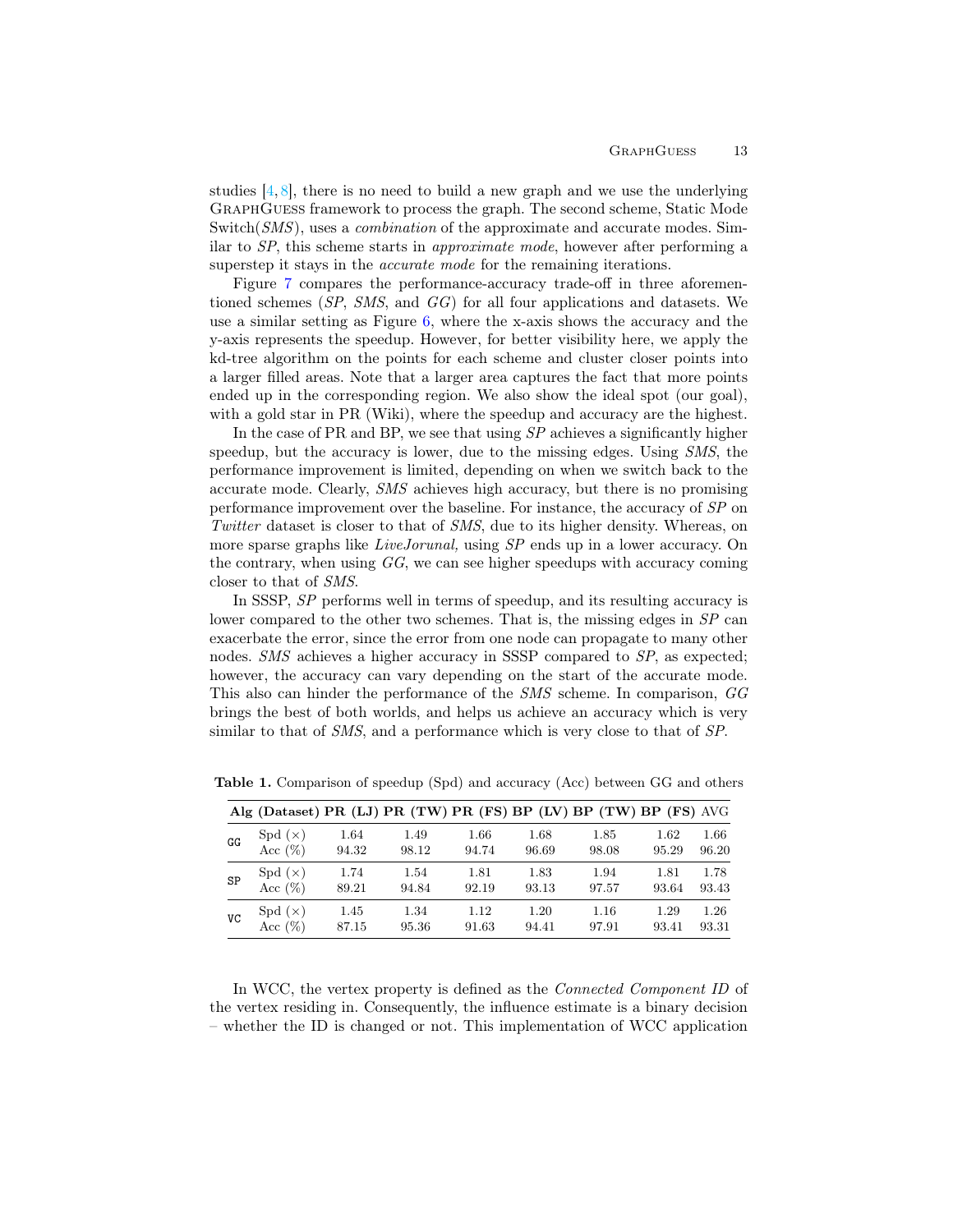forces the influence values to be either 0 or 1. Hence GG and SMS end up exhibiting the same behavior; so, we only show  $GG$  in this figure. As can be observed in Figure [7,](#page-11-0) GG performs much better (as far as error is concerned) compared to  $SP$ , with a lower speedup. This also proves that  $GG$  is more flexible in terms of application, and can be applied in various settings depending on the need.

Overall Performance and Accuracy: We compare the speedup and accuracy values achieved by GraphGuess against a recent approximate graph processing system, V-Combiner [\[8\]](#page-14-5). While in this paper we are aiming at minimal pre-processing, we include V-Combiner due to its lower overhead compared to the alternative methods. Note also that V-Combiner only supports specific types of graph applications such as PR and BP, while GraphGuess can support any graph algorithm implemented on current graph processing systems. We also include sparsification  $(SP)$  as a special case of GRAPHGUESS without adaptive correction, as discussed earlier in Section [5.2.](#page-11-1)

Table [1](#page-12-0) shows the speedup and accuracy for GraphGuess, Sparsification, and V-Combiner, on PR and BP, using three different datasets on top 10 best configurations. It is to be noted that V-Combiner does not support SSSP and WCC. From this experiment, we observe that Sparsification has the best speedup, close to 72% on average, at the cost of lower accuracy. However, V-Combiner suffers from lower speedup due to mandatory pre-processing, which involves additional graphs creation and the recovery phase. The performance gain of Vcombiner on average is about 26% compared to the baseline, while it maintains an acceptable accuracy. Finally, our proposed approach, GraphGuess, closes the gap between these two with a speedup of up to 85% and 58% on average, while maintaining a higher accuracy compared to the other two methods.

# 6 Acknowledgements

This work was supported in part by CRISP, one of six centers in JUMP, a Semiconductor Research Corporation (SRC) program sponsored by DARPA and NSF grants 1909004, 1714389, 1912495, 1629915, 1629129, 1763681.

# 7 Concluding Remarks

This paper presents GraphGuess, a novel attempt at approximating graph processing with a simple extension to current APIs. Inspired by the ideas from graph theory and approximation analysis, GraphGuess implements an adaptive approximate graph processing strategy that requires no time-consuming preprocessing and can be applied to any graph processing system. GraphGuess preserves the main characteristics of the graph using adaptive correction and provides sufficient flexibility in modulating different control parameters. In this work, we vary these control parameters to achieve performance-accuracy tradeoffs, and our experimental studies show that GRAPHGUESS achieves up to  $1.85\times$ speedup while maintaining high accuracy compared to an accurate baseline.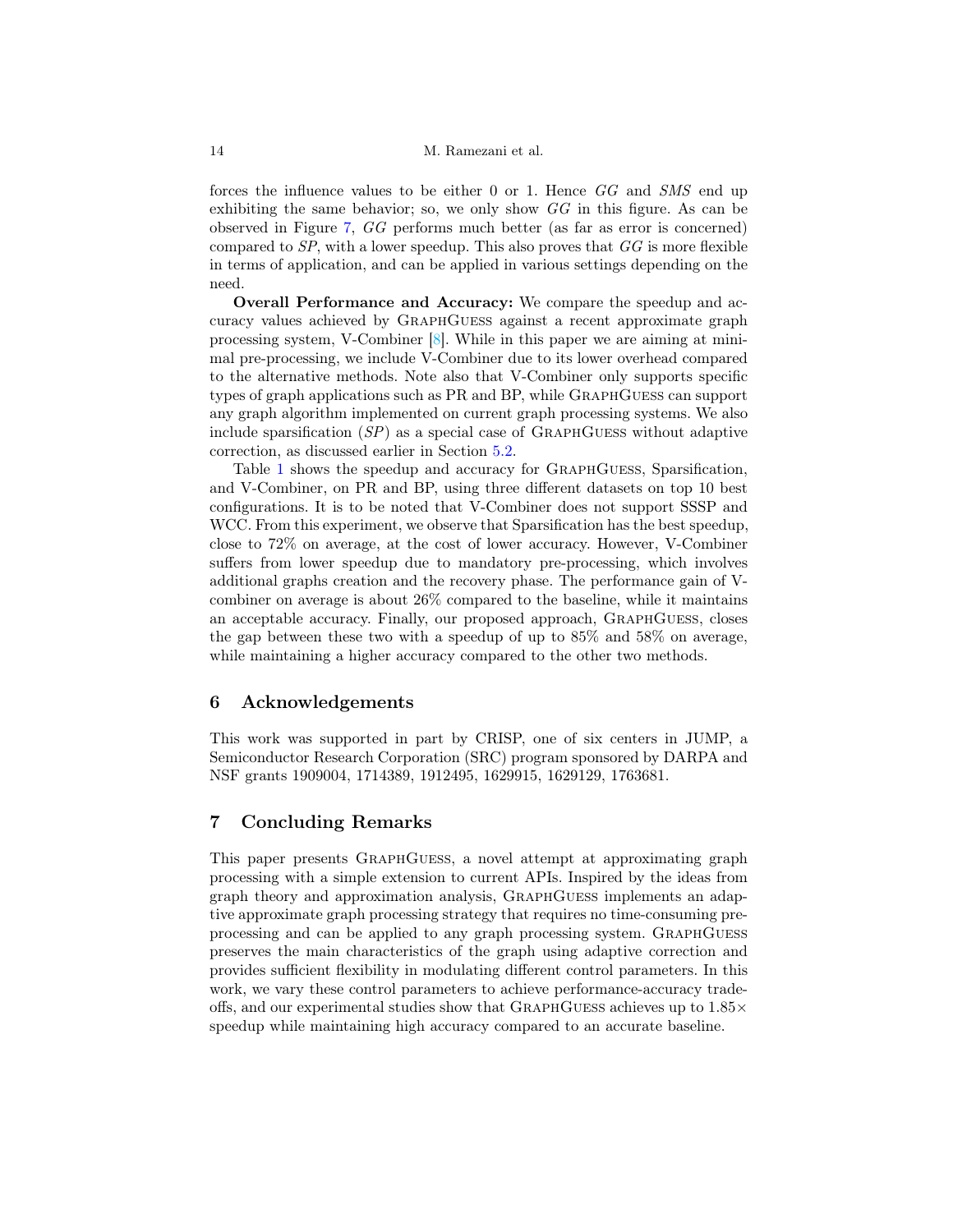# References

- <span id="page-14-12"></span>1. Abraham, I., Durfee, D., Koutis, I., Krinninger, S., Peng, R.: On fully dynamic graph sparsifiers. In: 2016 IEEE 57th Annual Symposium on Foundations of Computer Science (FOCS). pp. 335–344. IEEE (2016). [https://doi.org/10.1109/](https://doi.org/10.1109/FOCS.2016.44) [FOCS.2016.44](https://doi.org/10.1109/FOCS.2016.44)
- <span id="page-14-9"></span>2. Ahn, J., Hong, S., Yoo, S., Mutlu, O., Choi, K.: A scalable processing-in-memory accelerator for parallel graph processing. ACM SIGARCH Computer Architecture News 43(3), 105–117 (2016). <https://doi.org/10.1145/2749469.2750386>
- <span id="page-14-13"></span>3. Bernstein, A., Brand, J.v.d., Gutenberg, M.P., Nanongkai, D., Saranurak, T., Sidford, A., Sun, H.: Fully-dynamic graph sparsifiers against an adaptive adversary. arXiv preprint arXiv:2004.08432 (2020)
- <span id="page-14-4"></span>4. Besta, M., Weber, S., Gianinazzi, L., Gerstenberger, R., Ivanov, A., Oltchik, Y., Hoefler, T.: Slim graph: practical lossy graph compression for approximate graph processing, storage, and analytics. In: Proceedings of the International Conference for High Performance Computing, Networking, Storage and Analysis. pp. 1–25 (2019). <https://doi.org/10.1145/3295500.3356182>
- <span id="page-14-10"></span>5. Capelli, L.A., Hu, Z., Zakian, T.A.: ipregel: A combiner-based in-memory shared memory vertex-centric framework. In: Proceedings of the 47th International Conference on Parallel Processing Companion. pp. 1–10 (2018). [https://doi.org/10.](https://doi.org/10.1145/3229710.3229719) [1145/3229710.3229719](https://doi.org/10.1145/3229710.3229719)
- <span id="page-14-3"></span>6. Ching, A.: Giraph: Production-grade graph processing infrastructure for trillion edge graphs. ATPESC, ser. ATPESC 14 (2014)
- <span id="page-14-8"></span>7. Gonzalez, J.E., Low, Y., Gu, H., Bickson, D., Guestrin, C.: Powergraph: distributed graph-parallel computation on natural graphs. In: OSDI. p. 2 (2012)
- <span id="page-14-5"></span>8. Heidarshenas, A., Yesil, S., Skarlatos, D., Misailovic, S., Morrison, A., Torrellas, J.: V-combiner: speeding-up iterative graph processing on a shared-memory platform with vertex merging. In: Proceedings of the 34th ACM International Conference on Supercomputing. pp. 1–13 (2020). <https://doi.org/10.1145/3392717.3392739>
- <span id="page-14-2"></span>9. Iyer, A.P., Liu, Z., Jin, X., Venkataraman, S., Braverman, V., Stoica, I.: {ASAP}: Fast, approximate graph pattern mining at scale. In: 13th {USENIX} Symposium on Operating Systems Design and Implementation ({OSDI} 18). pp. 745–761 (2018)
- <span id="page-14-6"></span>10. Iyer, A.P., Panda, A., Venkataraman, S., Chowdhury, M., Akella, A., Shenker, S., Stoica, I.: Bridging the gap: towards approximate graph analytics. In: Proceedings of the 1st ACM SIGMOD Joint International Workshop on Graph Data Management Experiences & Systems (GRADES) and Network Data Analytics (NDA). p. 10. ACM (2018). <https://doi.org/10.1145/3210259.3210269>
- <span id="page-14-11"></span>11. Jevdjic, D., Strauss, K., Ceze, L., Malvar, H.S.: Approximate storage of compressed and encrypted videos. ACM SIGOPS Operating Systems Review 51(2), 361–373 (2017). <https://doi.org/10.1145/3037697.3037718>
- <span id="page-14-7"></span>12. Kulkarni, M., Pingali, K., Walter, B., Ramanarayanan, G., Bala, K., Chew, L.P.: Optimistic parallelism requires abstractions. ACM SIGPLAN Notices 42(6), 211– 222 (2007). <https://doi.org/10.1145/1250734.1250759>
- <span id="page-14-0"></span>13. Kyrola, A., Blelloch, G.E., Guestrin, C.: Graphchi: Large-scale graph computation on just a pc. In: 11th {USENIX} Symposium on Operating Systems Design and Implementation ({OSDI} 12). USENIX (2012)
- <span id="page-14-1"></span>14. Low, Y., Gonzalez, J.E., Kyrola, A., Bickson, D., Guestrin, C.E., Hellerstein, J.: Graphlab: A new framework for parallel machine learning. arXiv preprint arXiv:1408.2041 (2014)